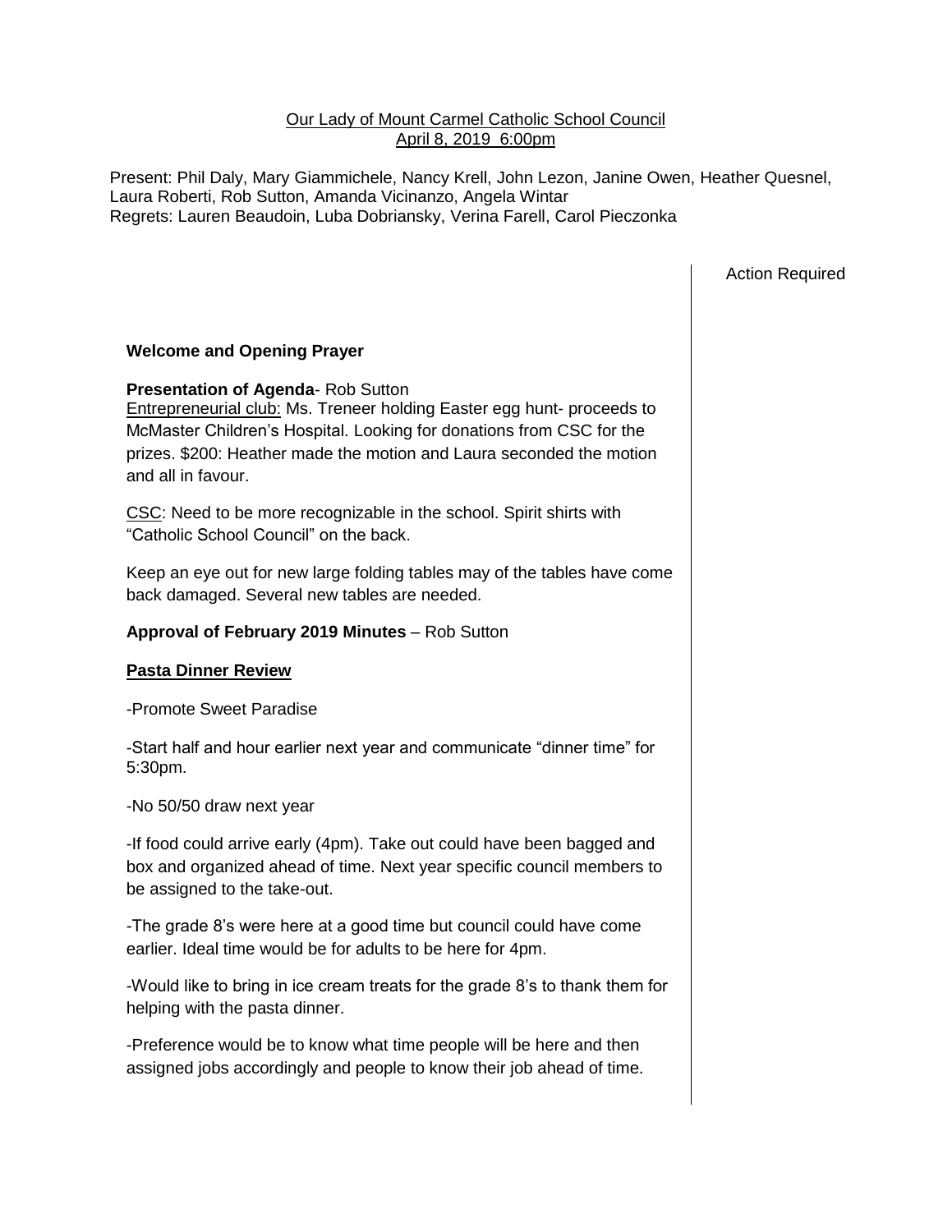| -Organizing the tickets online for the raffle was a lot to organize. For next<br>year someone should be in charge. All the communication was coming<br>from the school so it would be nice for council to take more of this<br>communication on.                                                                                                                                                                                                                           |                   |
|----------------------------------------------------------------------------------------------------------------------------------------------------------------------------------------------------------------------------------------------------------------------------------------------------------------------------------------------------------------------------------------------------------------------------------------------------------------------------|-------------------|
| -Samples went well but too many of the cookie samples.                                                                                                                                                                                                                                                                                                                                                                                                                     |                   |
| -Plan ahead for the order forms so they are ready to go for the Pasta<br>Dinner                                                                                                                                                                                                                                                                                                                                                                                            |                   |
| -We forgot to let the daycare know about the Pasta Dinner. Next year<br>invite the daycare.                                                                                                                                                                                                                                                                                                                                                                                |                   |
| -Have bigger plates so that we can put the salad on the plates. It was<br>difficult scooping the salad. Consider doing Caesar salad next year.<br>Caesar salad would eliminate the need to do cups of salad dressing.                                                                                                                                                                                                                                                      | Volunteers needed |
| -Consider purchasing parmesan cheese shakers to avoid using the little<br>cups.                                                                                                                                                                                                                                                                                                                                                                                            |                   |
| -Consider purchasing a large amount of plates etc. at the beginning of the<br>year to be used throughout.                                                                                                                                                                                                                                                                                                                                                                  | Volunteers needed |
| <b>Staff Appreciation:</b> Luba, Mary and Janine are in charge of organizing<br>staff appreciation meeting. Date: April 29                                                                                                                                                                                                                                                                                                                                                 |                   |
| Get Your Grill On Fundraiser: Need people here on May 9, 2019 to<br>receive orders from McMillians and the hope is for all the orders to be<br>here. Need volunteer to be at the school to organize and hand out orders.<br>Look at running shifts, need people from 11am-2pm and then from 2:30pm<br>onward. Nancy will send out an email to council. Nancy, Amanda, Rob and<br>Heather have volunteered. Mary, Laurie, Phil and Angela will be here in<br>the afternoon. |                   |
| Discuss end of year get together options. Potential dates: May 23rd for the<br>first date and May 9 <sup>th</sup> as a second option.                                                                                                                                                                                                                                                                                                                                      |                   |
| April 30 <sup>th</sup> for next council meeting.                                                                                                                                                                                                                                                                                                                                                                                                                           |                   |
| Adjourned                                                                                                                                                                                                                                                                                                                                                                                                                                                                  |                   |
|                                                                                                                                                                                                                                                                                                                                                                                                                                                                            |                   |